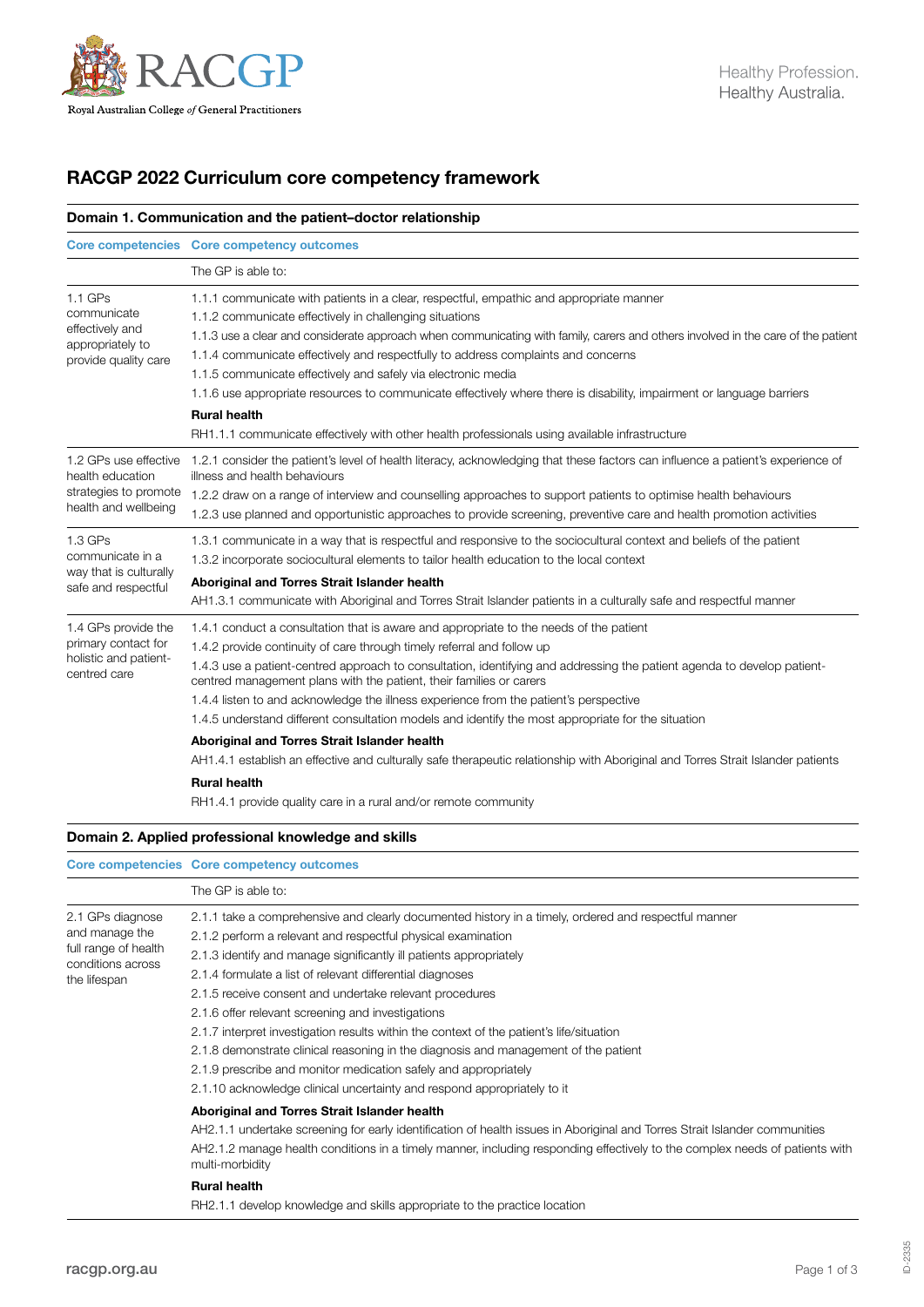| 2.2 GPs are<br>innovative and<br>informed by evidence | 2.2.1 identify and critically analyse quality evidence-based resources<br>2.2.2 stay informed (and consider the use) of innovative approaches to chronic and complex health issues                                                                                                                                                                                                                                   |
|-------------------------------------------------------|----------------------------------------------------------------------------------------------------------------------------------------------------------------------------------------------------------------------------------------------------------------------------------------------------------------------------------------------------------------------------------------------------------------------|
| 2.3 GPs collaborate<br>and coordinate care            | 2.3.1 ascertain the appropriate care model<br>2.3.2 minimise fragmentation of care<br>2.3.3 demonstrate leadership in emergency situations<br>2.3.4 establish professional networks to maintain quality care                                                                                                                                                                                                         |
|                                                       | Aboriginal and Torres Strait Islander health<br>AH2.3.1 ensure care is relevant to Aboriginal and Torres Strait Islander peoples' social, cultural, economic and other unique needs<br>AH2.3.2 work in respectful partnership with Aboriginal and Torres Strait Islander healthcare professionals<br><b>Rural health</b><br>RH2.3.1 establish interprofessional networks to ensure quality local healthcare delivery |

# Domain 3. Population health and the context of general practice

|                                                                                                                                                                | Core competencies Core competency outcomes                                                                                                                                                                                                                                                                                                                                                                   |
|----------------------------------------------------------------------------------------------------------------------------------------------------------------|--------------------------------------------------------------------------------------------------------------------------------------------------------------------------------------------------------------------------------------------------------------------------------------------------------------------------------------------------------------------------------------------------------------|
|                                                                                                                                                                | The GP is able to:                                                                                                                                                                                                                                                                                                                                                                                           |
| 3.1 GPs practice in<br>a sustainable and<br>accountable manner<br>to support the<br>environment, their<br>community and<br>the Australian<br>healthcare system | 3.1.1 incorporate epidemiology into screening and management practices<br>3.1.2 utilise shared resources in a sustainable manner (acknowledging that resources will always be finite)<br>3.1.3 manage current and emerging public health risks effectively<br>3.1.4 engage in public health and health promotion activities (to promote health in the local community)                                       |
| 3.2 GPs advocate<br>for the needs of<br>their community                                                                                                        | 3.2.1 describe the barriers to health equity in Australia (in the context of general practice)<br>3.2.2 undertake the necessary action(s) to bring about positive change for patients (and community)<br>3.2.3 explain how social and environmental determinants impact health (in their community)<br>3.2.4 advocate to remove the health inequities that exist between various groups within the community |
|                                                                                                                                                                | Aboriginal and Torres Strait Islander health<br>AH3.2.1 identify and promote ways to achieve health equity for Aboriginal and Torres Strait Islander people<br>AH3.2.2 identify and promote social, environmental and cultural determinants of health in the local community<br><b>Rural health</b><br>RH3.2.1 advocate for equitable access to appropriate services for rural and remote communities        |

### Domain 4. Professional and ethical role

|                                         | Core competencies Core competency outcomes                                                                                                                                                                                                                                                                                                                                                                    |
|-----------------------------------------|---------------------------------------------------------------------------------------------------------------------------------------------------------------------------------------------------------------------------------------------------------------------------------------------------------------------------------------------------------------------------------------------------------------|
|                                         | The GP is able to:                                                                                                                                                                                                                                                                                                                                                                                            |
| 4.1 GPs are ethical<br>and professional | 4.1.1 adhere to relevant codes and standards of ethical and professional behaviour<br>4.1.2 maintain duty of care<br>4.1.3 identify and manage critical incidents and potential critical incidents including appropriate use of open disclosure practices<br>4.1.4 display a positive and professional demeanour<br>4.1.5 recognise and preserve therapeutic boundaries in an ethical and professional manner |
| 4.2 GPs are<br>self-aware               | 4.2.1 identify and act on areas for professional development<br>4.2.2 undertake regular self-reflective practice and appraisal<br>4.2.3 demonstrate a positive personal health and wellbeing outlook<br>4.2.4 show awareness of the influence that their values and behaviour have on others<br>4.2.5 implement an ongoing plan to overcome professional isolation                                            |
|                                         | Aboriginal and Torres Strait Islander health<br>AH4.2.1 demonstrate awareness of their own cultural identity and the impact of this on clinical interactions and healthcare<br>service delivery<br>AH4.2.2 identify and actively seek to redress their own biases, judgements, assumptions and attitudes<br>AH4.2.3 identify and promote strategies for responding to systemic racism in healthcare services  |
|                                         | <b>Rural health</b><br>RH4.2.1 implement an ongoing plan to overcome professional geographical isolation<br>RH4.2.2 be prepared, resourceful and adaptive to challenges that arise in geographic and professional isolation<br>RH4.2.3 identify and acquire extended, or specific local knowledge to meet the healthcare needs of their community                                                             |